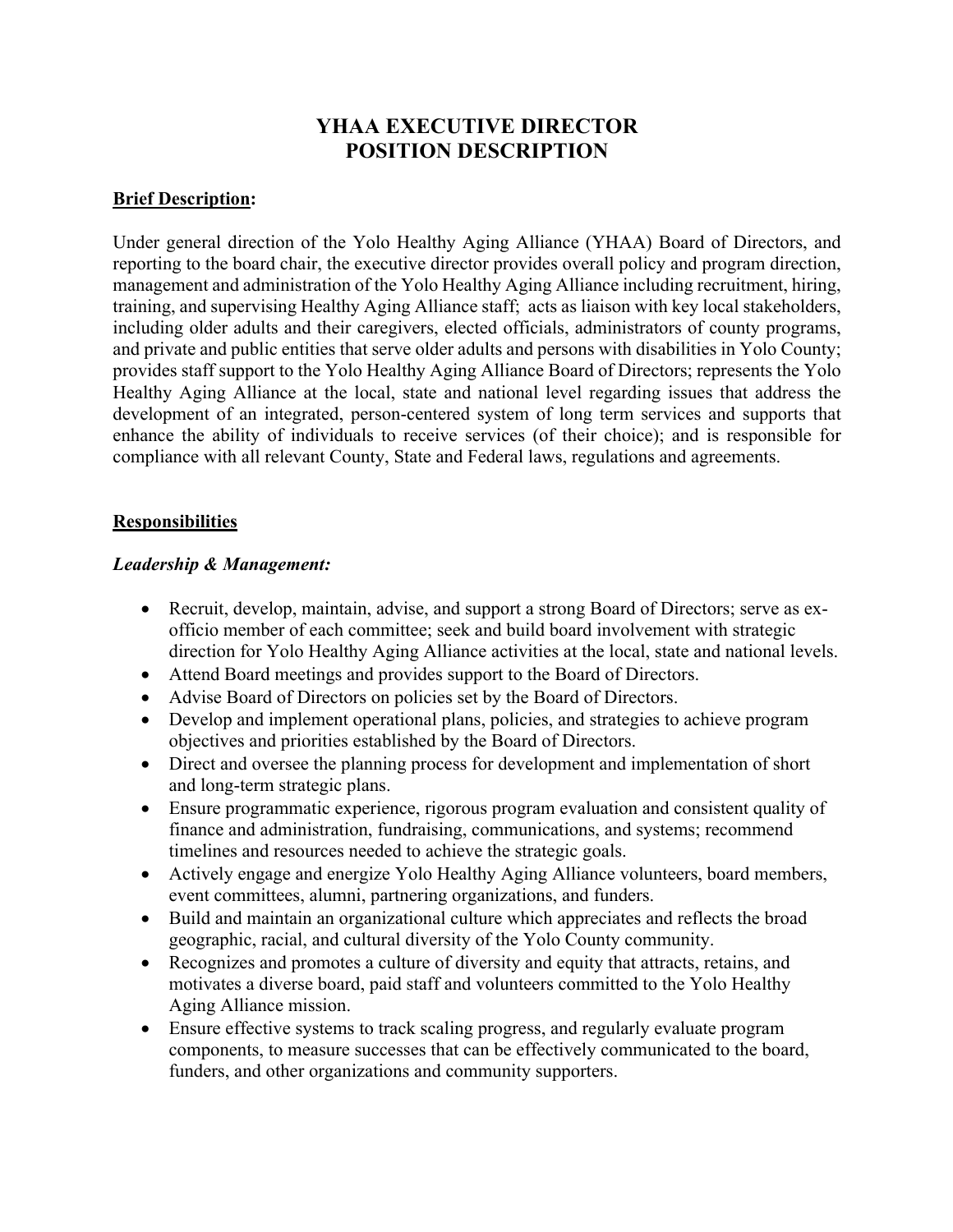- Identify and recruit organizations and individuals that share the Yolo Healthy Aging Alliance mission and goals to participate in and complement the work of Yolo Healthy Aging Alliance.
- Represent the Yolo Healthy Aging Alliance with other boards, committees, government and community agencies, departments, officials, and the public.
- Analyze new or proposed Local, State and Federal legislation and evaluate and report on the impact on program operations.
- Prepare agenda packets for board.

# *Finances & Fundraising*

- Consistent with the mission of the organization and policies and direction of the Board of Directors, identifies and brings additional resources to the organization including fundraising and grant writing.
- Utilize external presence and relationships to garner new funding and partnership opportunities that foster the long-term sustainability of the organization and further the strategic goals of Yolo Healthy Aging Alliance.
- Determine funding needs and develops short and long-term range budget plans that reflect program needs.
- Ensure accurate and complete financial and accounting records of the organization.
- Ensure that financial controls are met and works with the Board of Directors in preparation of the annual budget.
- Participates in budget preparation and effectively monitors non-profit corporate compliance with all applicable rules and regulations.
- Oversees contract development and signs contracts on behalf of the Yolo Healthy Aging Alliance.
- Attends local, regional, and statewide meetings and conferences as required by funders.
- Oversees implementation of grant funded activities in accordance with terms of grants.
- Prepares and submits required reports to all grant funders.
- Participates in conference calls, conferences and other meetings as required by funders.

# *Communications:*

- Act as the spokesperson and public face of Yolo Healthy Aging Alliance.
- Provide timely, accurate and succinct communication to the Board of Directors, committees, and the public.
- Responsible for the development and evaluation of a multifaceted communication and marketing plan, including a social media presence with the goal of creating a stronger brand.
- Utilize multiple forms of communication in order to reach the organization's target audiences.
- Deepen effectiveness of all aspects of communications, from web presence to external relations with the goal of creating a stronger brand.
- Schedule periodic public meetings and educational events related to topics of interest identified by the Board of Directors.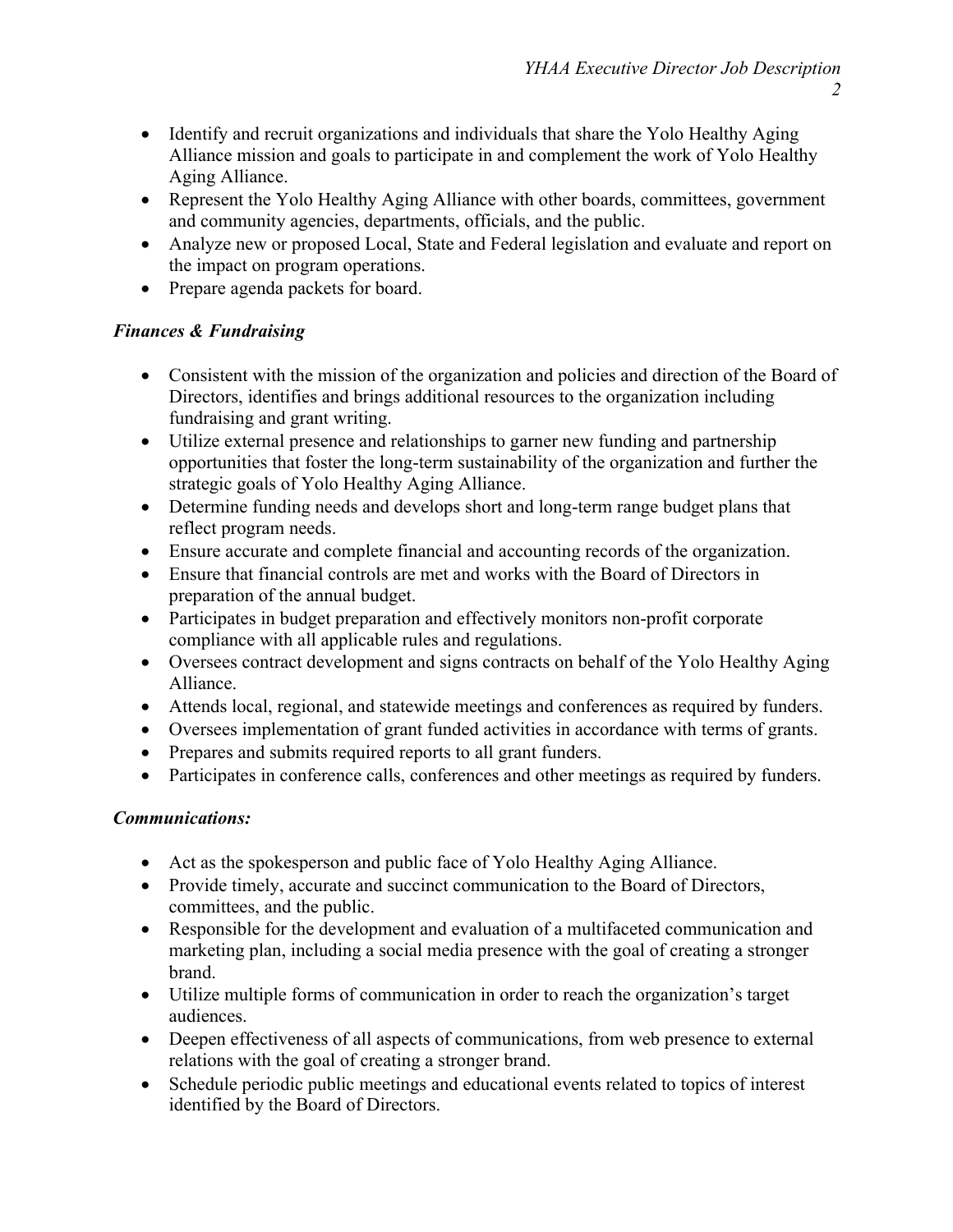### *Administration and Human Resources:*

- Administer, plan, organize and direct comprehensive programs, and administrative service operations.
- Maintain official records and documents, and ensure compliance with federal, state and local regulations, including Health Information Privacy and Protection Act requirements.
- Ensure adherence of the organization's daily activities and long-term plans to established policies and legal guidelines.
- Develop and utilize all available resources, maintain effective and cost-efficient operational processes.
- Analyze and evaluate complex program and administrative problems and recommend effective courses of action.
- Recruit, lead, coach, develop and retain a high performing Yolo Healthy Aging Alliance team of paid professionals and volunteer staff.
- Devise remedial actions for any identified issues and conduct crisis management when necessary.
- Other duties as required.

# **Minimum Qualifications:**

**Education:** Equivalent to graduation from an accredited four-year college or university. Graduate education is preferred. Education in gerontology, geriatric social work, nursing or public health preferred.

**Experience:** Three (3) years of paid related work experience. At least one (1) year of experience in a management or supervisory position. At least one (1) year experience working with older adults.

**License:** Must possess and maintain a valid Class C California Driver's license or able to arrange for personal transportation from one location to another during and as part of carrying out duties and responsibilities of this position. Provides annual proof of auto insurance for any private vehicle used while carrying out duties of this position.

# **Knowledge, and Abilities:**

Knowledge of:

- In-Home Support Services (IHSS) system in California, and Public Authority and IHSS laws, regulations, and sources of funding such as the federal Older Americans Act.
- Medicare and Medi-Cal eligibility and coverage.
- Older adult and equity issues that impact the aging population in health care, housing, economic security, and access to justice systems arising from inequities based on age, race, gender, disability, gender identity and/or preference, immigration status and limited English proficiency.